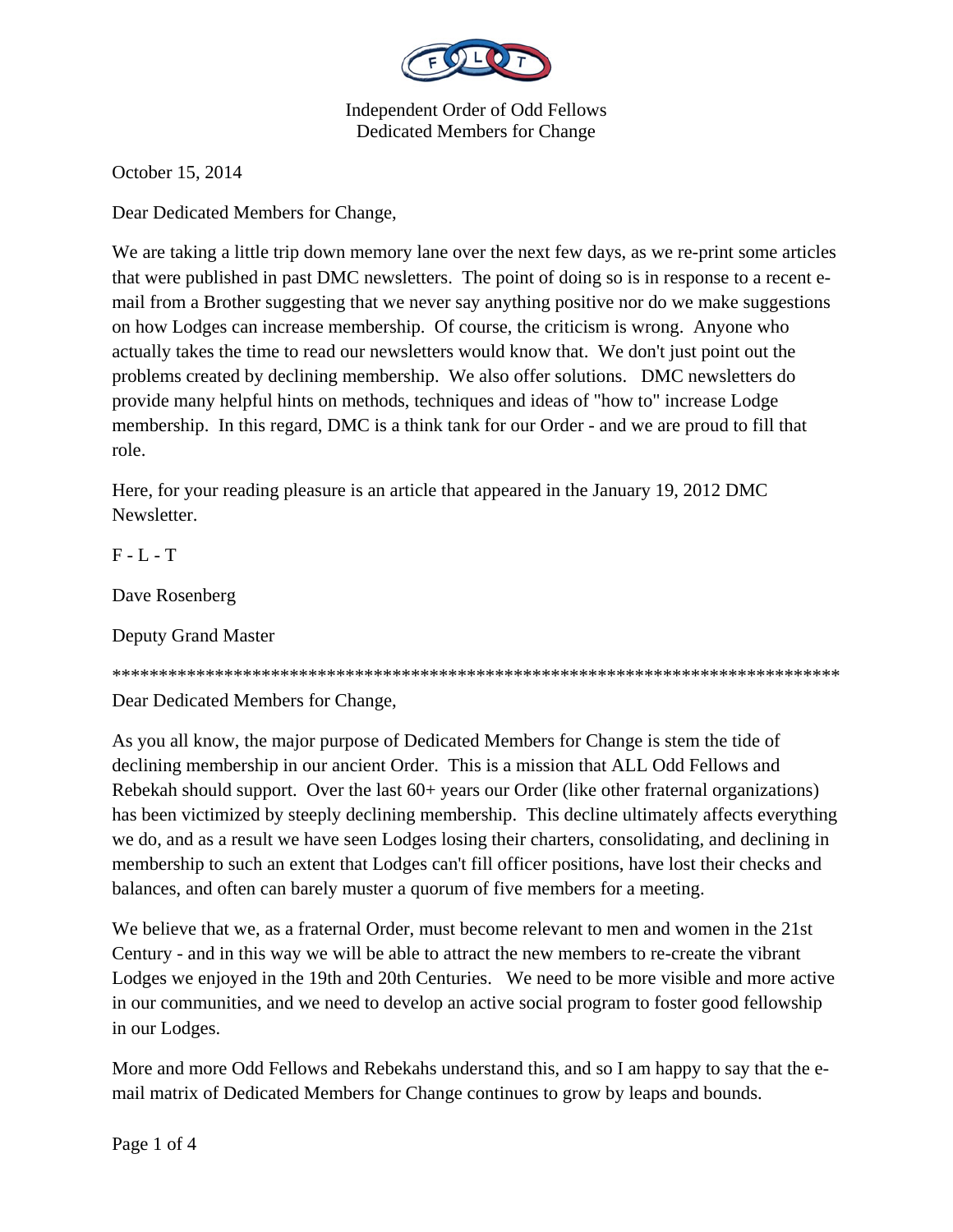

Welcome to all the new DMC members. And here's a reminder to all DMC members: if you have members of the Order you believe would enjoy DMC,, please check with them and get their approval, and then send me their names and e-mail addresses - I will add them to the list. And thank you!

What follows is an article by the leader of one of our more active Lodges. DMC doesn't believe that there is just "one way" for Lodges to be active and grow. Each Lodge must find it's own special recipe that makes them unique. Sycamore Lodge # 129 in Hayward has discovered the formula that works for them! Please see the article below from Brother Frank Goulart, the distinguished and active Noble Grand of Sycamore Lodge #129. In my opinion, Frank is the kind of dynamic leader that every Lodge eventually needs.

Fraternally,

Dave Rosenberg

Brothers and Sisters,

Thank you for the opportunity to address the Dedicated Members for Change.

Odd Fellowship, and its unique opportunity to enrich and improve our lives and the lives of others, has been renewed in Hayward in the last two years. There are too many of you to mention who have continued to help me and the members of our Lodge with our Odd Fellow education. Thanks to all of you.

The story of Hayward's Sycamore Lodge No 129 is instructive to the issues of saving lodges and increasing membership, both critical issues of the day for our Order.

The story of Hayward's return from charter revocation is simple on one level.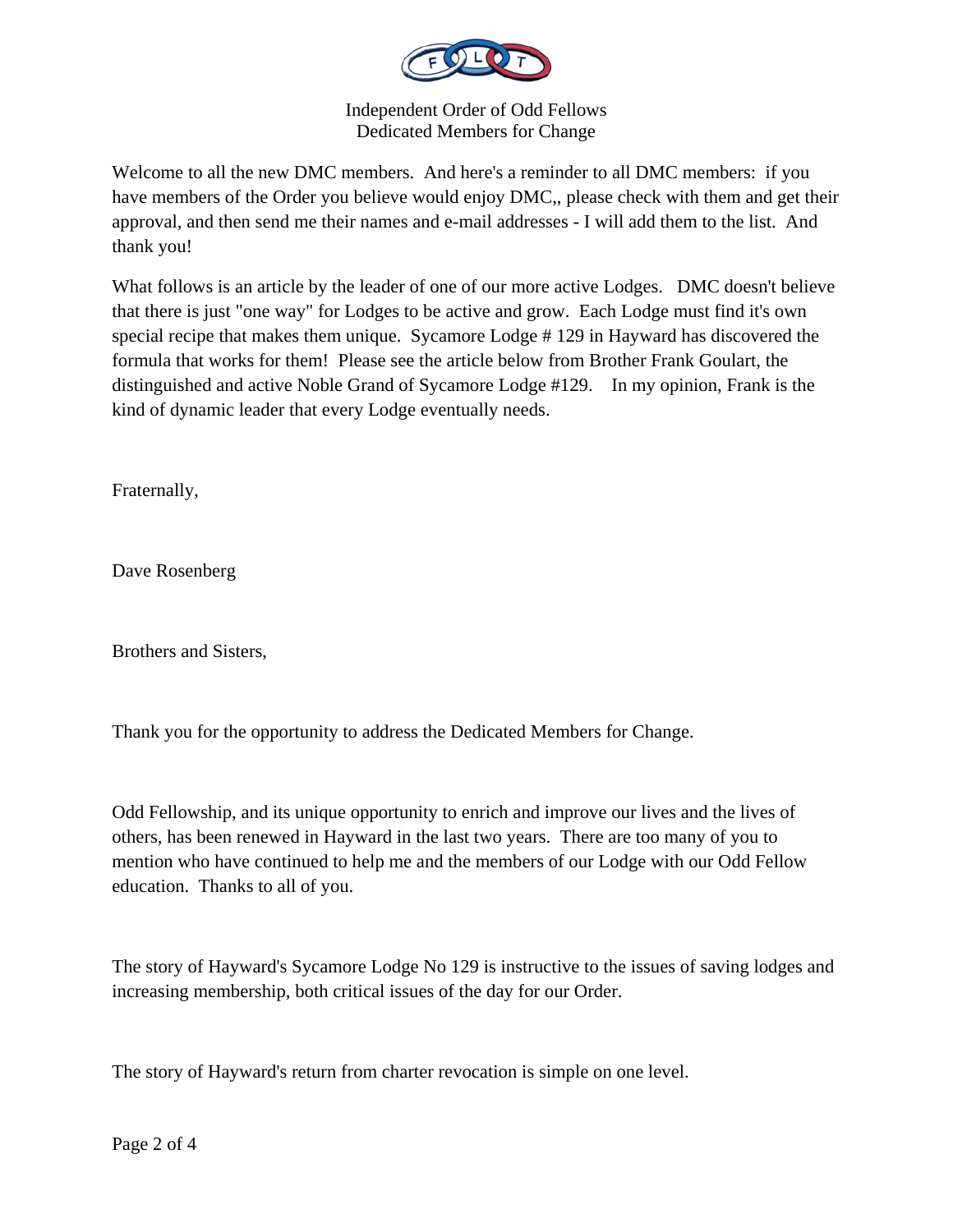

A group of musician/artists were motivated by a local historian to save an endangered local treasure and use it as a base to help local non-profits and agencies co-operate to encourage music and art education, especially in the public schools, to relieve the distressed students of all ages who desperately need the music and art as a fundamental part of education.

What a concept! Save a local historic landmark! Get together with like minded people to do good in our community and have a good time, while respecting a historic landmark and the moral traditions that have served the Order well for 160 years in the State of California and for 145 years in Hayward.

To the issue of saving the lodge, we must candidly admit that a majority of those who joined were of a mind to save an important historic building.

The Odd Fellows Building, built in 1868-9 was not quite completed when the great earthquake of 1868 ruptured the earth some 100 feet southwest of the building. When the shaking stopped, the building stood, its first floor finished, the second floor framed and the roof on top intact. The Lodge Room was renovated in 1926.

This shared interest in saving the building has played a major role in increasing our membership. Our guests are regularly attracted to the Order after coming up the stairs to the Lodge Room.

With regards to increasing membership, the factors we have identified involve community service via a shared interest and good fellowship events. Sometimes both factors utilize the talent in our lodge.

Sycamore Lodge members definitely have a shared interest in the arts, music in particular. This is in addition to the common shared interest we have in protecting the building, which is also a service to the community. Our list of projects are driven by interests shared by our members, and discovered by listening to our members. .